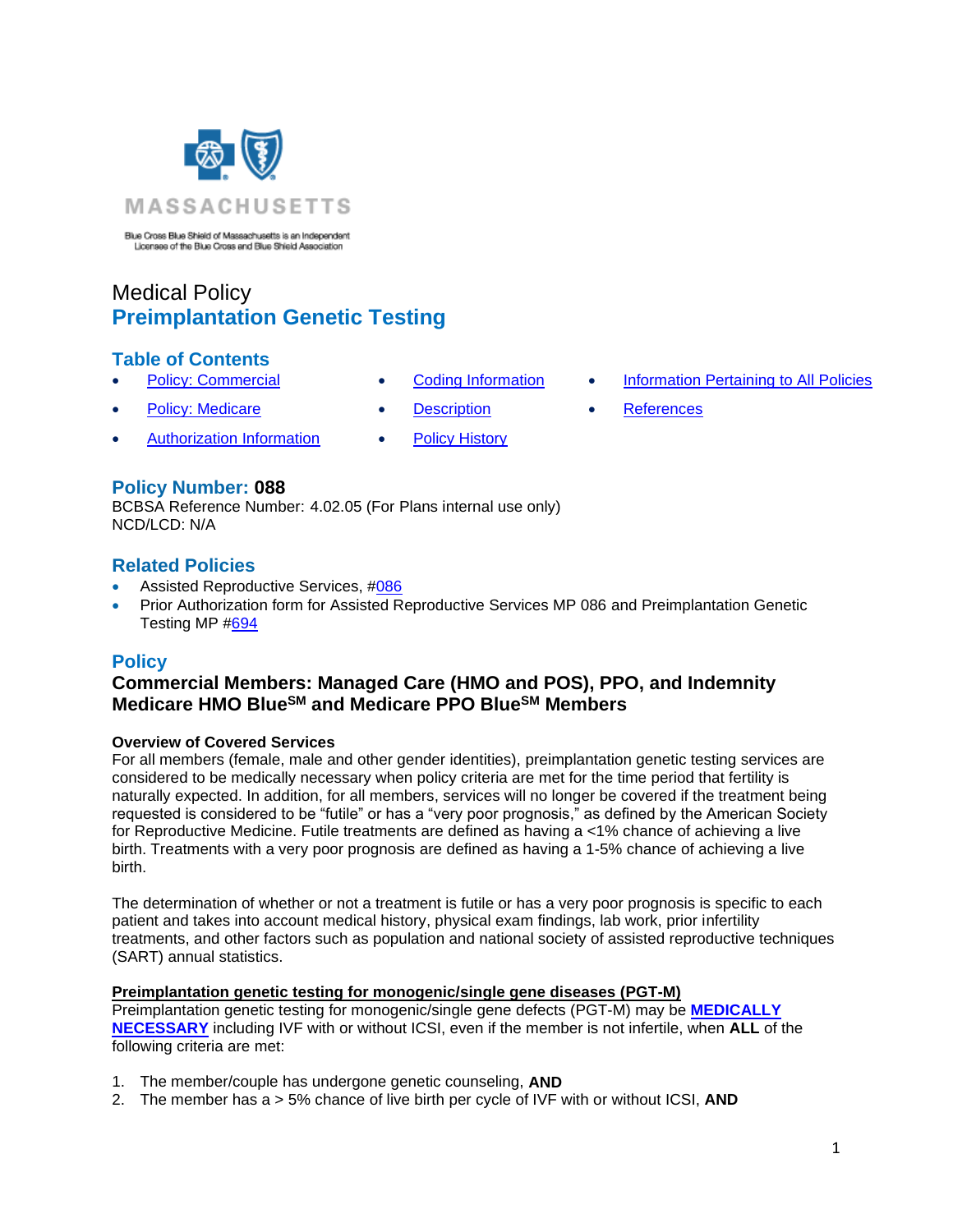- 3. PGT-M is for evaluation of an embryo at an identified elevated risk for one of the following:
	- a. A genetic disorder that is associated with severe disability or has a lethal natural history, such as when:
		- i. Both partners are known carriers of a single gene autosomal recessive disorder,
		- ii. One partner is a known carrier of a single gene autosomal recessive disorder and the partners have one offspring that has been diagnosed with that recessive disorder,
		- iii. One partner is a known carrier of a single gene autosomal dominant disorder, or
		- iv. One partner is a known carrier of a single X-linked disorder.
	- b. A structural chromosomal abnormality such as for a parent with balanced or unbalanced chromosomal translocation.

Preimplantation genetic testing for monogenic/single gene diseases (PGT-M) in conjunction with IVF is **[INVESTIGATIONAL](https://www.bluecrossma.org/medical-policies/sites/g/files/csphws2091/files/acquiadam-assets/Definition%20of%20Med%20Nec%20Inv%20Not%20Med%20Nec%20prn.pdf)** in patients/couples who are undergoing IVF in all situations other than those specified above.

Examples of **[MEDICALLY NECESSARY](https://www.bluecrossma.org/medical-policies/sites/g/files/csphws2091/files/acquiadam-assets/Definition%20of%20Med%20Nec%20Inv%20Not%20Med%20Nec%20prn.pdf)** diagnoses include but *are not limited to* the following:

| Single gene autosomal                                                                                                                                                                                                                                                                                                                                                                                                                                                                           | Single gene autosomal                                                                                                                                                                                                                                                       | Single gene x-linked recessive                                                                                                                                                                                                                                                                         |
|-------------------------------------------------------------------------------------------------------------------------------------------------------------------------------------------------------------------------------------------------------------------------------------------------------------------------------------------------------------------------------------------------------------------------------------------------------------------------------------------------|-----------------------------------------------------------------------------------------------------------------------------------------------------------------------------------------------------------------------------------------------------------------------------|--------------------------------------------------------------------------------------------------------------------------------------------------------------------------------------------------------------------------------------------------------------------------------------------------------|
| recessive disorders                                                                                                                                                                                                                                                                                                                                                                                                                                                                             | dominant disorders                                                                                                                                                                                                                                                          | disorders                                                                                                                                                                                                                                                                                              |
| <b>B-Thalessemia Syndromes</b><br>Canavan Disease<br><b>Cystic Fibrosis</b><br>Epidermolysis Bullosa<br>Simplex (autosomal<br>recessive type)<br>Fanconi Anemia<br>٠<br>Familial Dysautonomia<br><b>Gaucher Disease</b><br>Hurler Syndrome<br>$\bullet$<br>Metabolic disorders (e.g.,<br>$\bullet$<br>methylmalonic acidemia or<br>proprionic acidemia)<br>Sickle Cell Anemia<br>Spinal Muscular Atrophy<br>Type I<br>Spinocerebellar Ataxia<br>(autosomal recessive type)<br>Tay-Sachs Disease | Epidermolysis Bullosa<br>(autosomal dominant type)<br>Huntington's Disease<br>Marfan's Syndrome<br>٠<br>Myotonic Dystrophy<br>Neurofibromatosis Type I &<br>Retinoblastoma<br>Spinocerebellar Ataxia<br>(autosomal dominant type)<br><b>Tuberous Sclerosis</b><br>$\bullet$ | Adrenoleukodystrophy<br><b>Alport Syndrome</b><br>٠<br>Choroideremia<br>$\bullet$<br>Fabry's Disease<br>Fragile X Syndrome<br>Hemophilia A & B<br>٠<br>Hunter Syndrome<br>$\bullet$<br>Incontinentia pigmenti<br>Lesch-Nyhan Syndrome<br><b>Muscular Dystrophy</b><br>٠<br>X-linked Mental Retardation |

Preimplantation genetic testing for monogenic/single gene diseases (PGT-M) in conjunction with in vitro fertilization (IVF) in couples not known to be infertile may be considered **[MEDICALLY NECESSARY](https://www.bluecrossma.org/medical-policies/sites/g/files/csphws2091/files/acquiadam-assets/Definition%20of%20Med%20Nec%20Inv%20Not%20Med%20Nec%20prn.pdf)** when used to evaluate human leukocyte antigen (HLA) status alone in families with a child with a bone marrow disorder requiring a stem cell transplant, and in whom there is no other source of a compatible bone marrow donor other than an HLA matched sibling.

**Preimplantation genetic testing for a chromosomal rearrangements or size of the chromosome (PGT-SR**) abnormality may be **[MEDICALLY NECESSARY](https://www.bluecrossma.org/medical-policies/sites/g/files/csphws2091/files/acquiadam-assets/Definition%20of%20Med%20Nec%20Inv%20Not%20Med%20Nec%20prn.pdf)** including IVF with or without ICSI, even if the member is not infertile, when **ALL** of the following criteria are met:

- 1. The member/couple has undergone genetic counseling, **AND**
- 2. The member has a > 5% chance of live birth per cycle of IVF with or without ICSI, **AND**
- 3. Is for the evaluation of an embryo at an identified elevated risk of being affected by a genetic disorder involving the rearrangement or size of a chromosome,
	- i. such as for a parent with a balanced or unbalanced chromosomal translocation.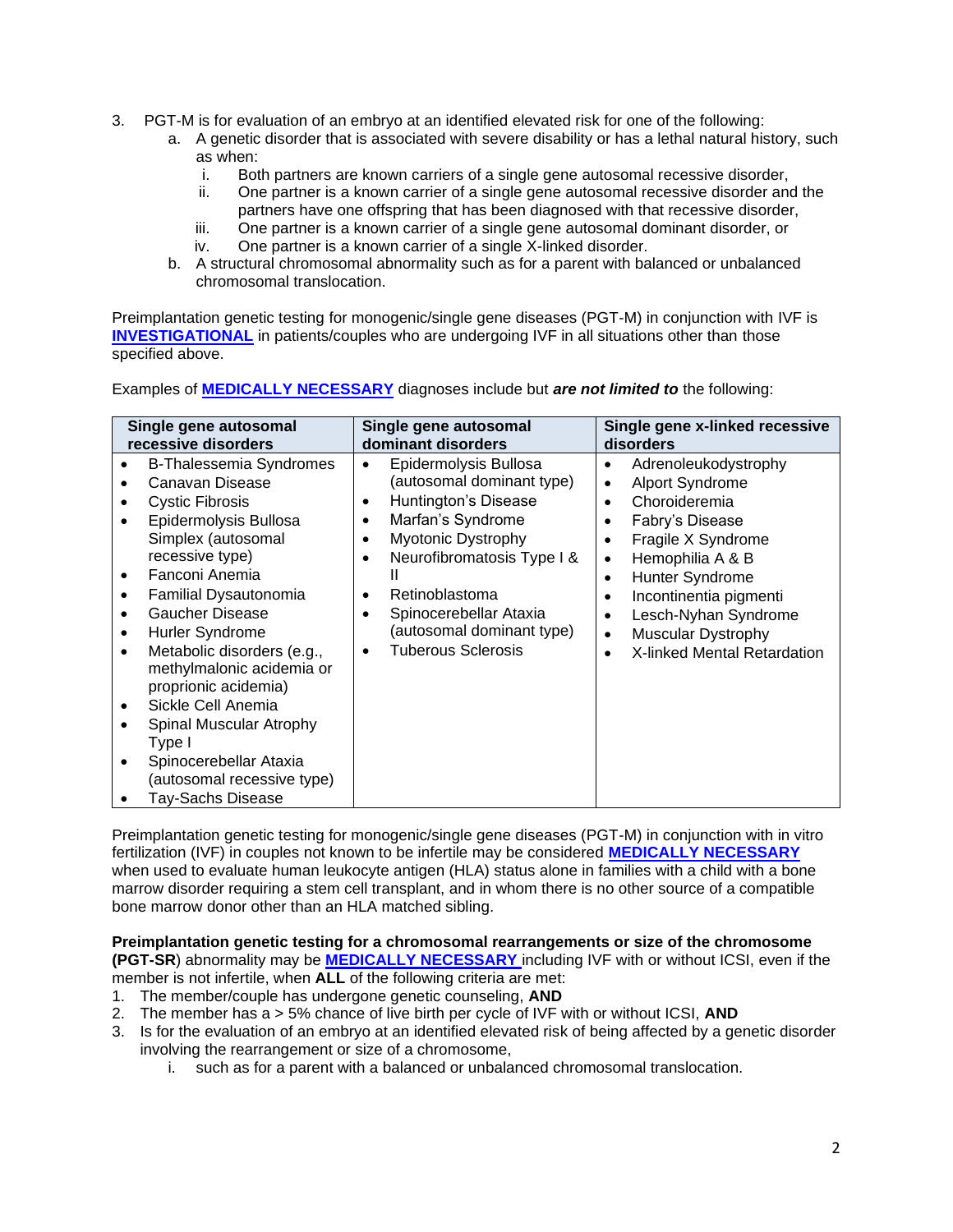#### **Preimplantation genetic testing for aneuploidies (PGT-A)**

Preimplantation genetic testing for aneuploidies (PGT-A)/the correct number and size of all chromosomes in an embryo in conjunction with IVF with or without ICSI is **[INVESTIGATIONAL](https://www.bluecrossma.org/medical-policies/sites/g/files/csphws2091/files/acquiadam-assets/Definition%20of%20Med%20Nec%20Inv%20Not%20Med%20Nec%20prn.pdf)** in patients/couples who are undergoing IVF in all situations.

# <span id="page-2-2"></span>**Prior Authorization Information**

### **Inpatient**

• For services described in this policy, precertification/preauthorization **IS REQUIRED** for all products if the procedure is performed **inpatient**.

**Outpatient**

• For services described in this policy, see below for products where prior authorization **might be required** if the procedure is performed **outpatient**.

|                                              | <b>Outpatient</b>                    |
|----------------------------------------------|--------------------------------------|
| <b>Commercial Managed Care (HMO and POS)</b> | Prior authorization is required.     |
| <b>Commercial PPO and Indemnity</b>          | Prior authorization is required.     |
| Medicare HMO BlueSM                          | Prior authorization is not required. |
| Medicare PPO Blue <sup>SM</sup>              | Prior authorization is not required. |

Please click here for:

**MP 694 - [Prior Authorization Request form for](https://www.bluecrossma.org/medical-policies/sites/g/files/csphws2091/files/acquiadam-assets/694%20Assisted%20Reproductive%20Technology%20Services%20Form%20for%20Policy%20Infertility%20Diagnosis%20and%20Treatment%20prn.pdf) Preimplantation Genetic Testing**

# <span id="page-2-0"></span>**CPT Codes / HCPCS Codes / ICD Codes**

*Inclusion or exclusion of a code does not constitute or imply member coverage or provider reimbursement. Please refer to the member's contract benefits in effect at the time of service to determine coverage or non-coverage as it applies to an individual member.*

*Providers should report all services using the most up-to-date industry-standard procedure, revenue, and diagnosis codes, including modifiers where applicable.*

*The following codes are included below for informational purposes only; this is not an all-inclusive list.*

**The above medical necessity criteria MUST be met for the following codes to be covered for Commercial Members: Managed Care (HMO and POS), PPO, Indemnity, Medicare HMO Blue and Medicare PPO Blue:**

### **CPT Codes**

| <b>CPT codes:</b> | <b>Code Description</b>                                                  |
|-------------------|--------------------------------------------------------------------------|
| 89290             | Biopsy, oocyte polar body or embryo blastomere, microtechnique (for pre- |
|                   | implantation genetic diagnosis); less than or equal to 5 embryos         |
| 89291             | Biopsy, oocyte polar body or embryo blastomere, microtechnique (for pre- |
|                   | implantation genetic diagnosis); greater than 5 embryos                  |

### <span id="page-2-1"></span>**Description**

### **Preimplantation Genetic Testing**

Preimplantation genetic testing describes various adjuncts to an assisted reproductive procedure (see [MP](https://www.bluecrossma.org/medical-policies/sites/g/files/csphws2091/files/acquiadam-assets/086%20Assisted%20Reproductive%20Services%20Infertility%20Services%20prn.pdf)  [086, Assisted Reproductive Services Infertility Services\)](https://www.bluecrossma.org/medical-policies/sites/g/files/csphws2091/files/acquiadam-assets/086%20Assisted%20Reproductive%20Services%20Infertility%20Services%20prn.pdf) in which either maternal or embryonic DNA is sampled and genetically analyzed, thus permitting deselection of embryos harboring a genetic defect before implantation of an embryo into the uterus. The ability to identify preimplantation embryos with genetic defects before implantation provides an alternative to amniocentesis, chorionic villus sampling, and selective pregnancy termination of affected fetuses. Preimplantation genetic testing is generally categorized as either diagnostic (preimplantation genetic diagnosis [PGD]) or screening (preimplantation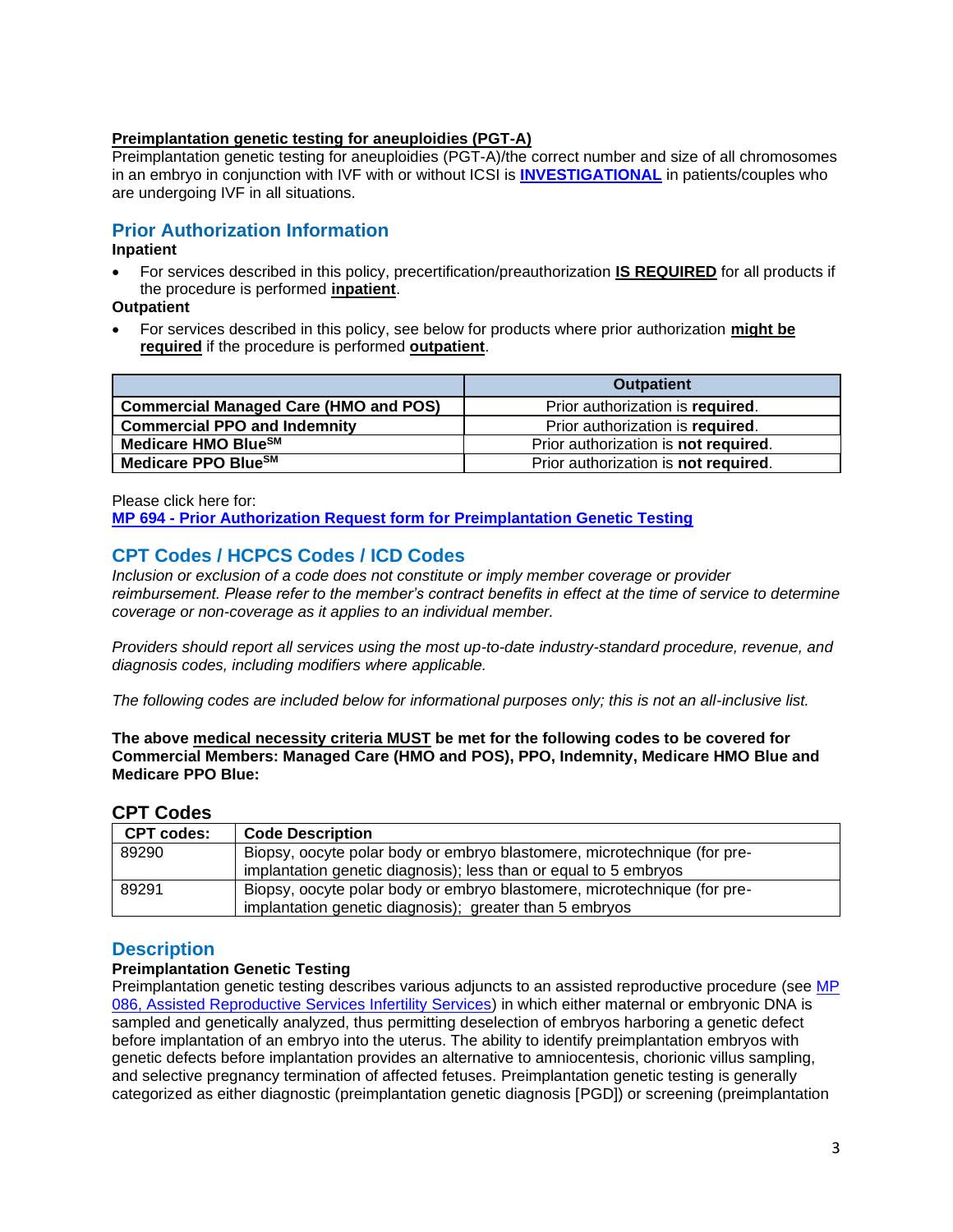genetic screening [PGS]). PGD is used to detect genetic evidence of a specific inherited disorder, in the oocyte or embryo, derived from mother or couple, respectively, that has a high-risk of transmission. PGS is not used to detect a specific abnormality but instead uses similar techniques to identify a number of genetic abnormalities in the absence of a known heritable disorder. This terminology, however, is not used consistently (eg, some authors use PGD when testing for a number of possible abnormalities in the absence of a known disorder).

#### **Biopsy**

Biopsy for PGD can take place at 3 stages: the oocyte, cleavage stage embryo, or the blastocyst. In the earliest stage, both the first and second polar bodies are extruded from the oocyte as it completes the meiotic division after ovulation (first polar body) and fertilization (second polar body). This strategy thus focuses on maternal chromosomal abnormalities. If the mother is a known carrier of a genetic defect and genetic analysis of the polar body is normal, then it is assumed that the genetic defect was transferred to the oocyte during meiosis.

Biopsy of cleavage stage embryos or blastocysts can detect genetic abnormalities arising from either the maternal or paternal genetic material. Cleavage stage biopsy takes place after the first few cleavage divisions when the embryo is composed of 6 to 8 cells (ie, blastomeres). Sampling involves aspiration of 1 and sometimes 2 blastomeres from the embryo. Analysis of 2 cells may improve diagnosis but may also affect the implantation of the embryo. In addition, a potential disadvantage of testing at this phase is that mosaicism might be present. Mosaicism refers to genetic differences among the cells of the embryo that could result in an incorrect interpretation if the chromosomes of only a single cell are examined.

The third option is sampling the embryo at the blastocyst stage when there are about 100 cells. Blastocysts form 5 to 6 days after insemination. Three to 10 trophectoderm cells (outer layer of the blastocyst) are sampled. A disadvantage is that not all embryos develop to the blastocyst phase in vitro and, when they do, there is a short time before embryo transfer needs to take place. Blastocyst biopsy has been combined with embryonic vitrification to allow time for test results to be obtained before the embryo is transferred.

#### **Analysis and Testing**

The biopsied material can be analyzed in a variety of ways. Polymerase chain reaction or other amplification techniques can be used to amplify the harvested DNA with subsequent analysis for single genetic defects. This technique is most commonly used when the embryo is at risk for a specific genetic disorder such as Tay-Sachs disease or cystic fibrosis. Fluorescent in situ hybridization (FISH) is a technique that allows direct visualization of specific (but not all) chromosomes to determine the number or absence of chromosomes. This technique is most commonly used to screen for aneuploidy, sex determination, or to identify chromosomal translocations. FISH cannot be used to diagnose single genetic defect disorders. However, molecular techniques can be applied with FISH (eg, microdeletions, duplications) and, thus, single-gene defects can be recognized with this technique. Performing PGS using FISH is known as PGS version 1.

Another more recent approach is array comparative genome hybridization testing at either the 8-cell or, more often, the blastocyst stage, also known as PGS version 2. Unlike FISH analysis, hybridization allows for 24 chromosome aneuploidy screening, as well as more detailed screening for unbalanced translocations and inversions and other types of abnormal gains and losses of chromosomal material. Other PGS version 2 methods include single nucleotide variant microarrays and quantitative polymerase chain reaction.<sup>[1,2,](https://www.evidencepositioningsystem.com/_w_64a9e1c49f0ec6581dc9decb87de74166b45234679dee2aa/BCBSA/html/_blank)</sup> Next-generation sequencing such as massively parallel signature sequencing has potential applications to prenatal genetic testing and is grouped with PGS version 2 techniques in some literature and referred to as PGS version 3 in other literature.

#### **Embryo Classification**

Three general categories of embryos have undergone preimplantation genetic testing, which is discussed in the following subsections.

#### **Embryos at Risk for a Specific Inherited Single-Gene Defect**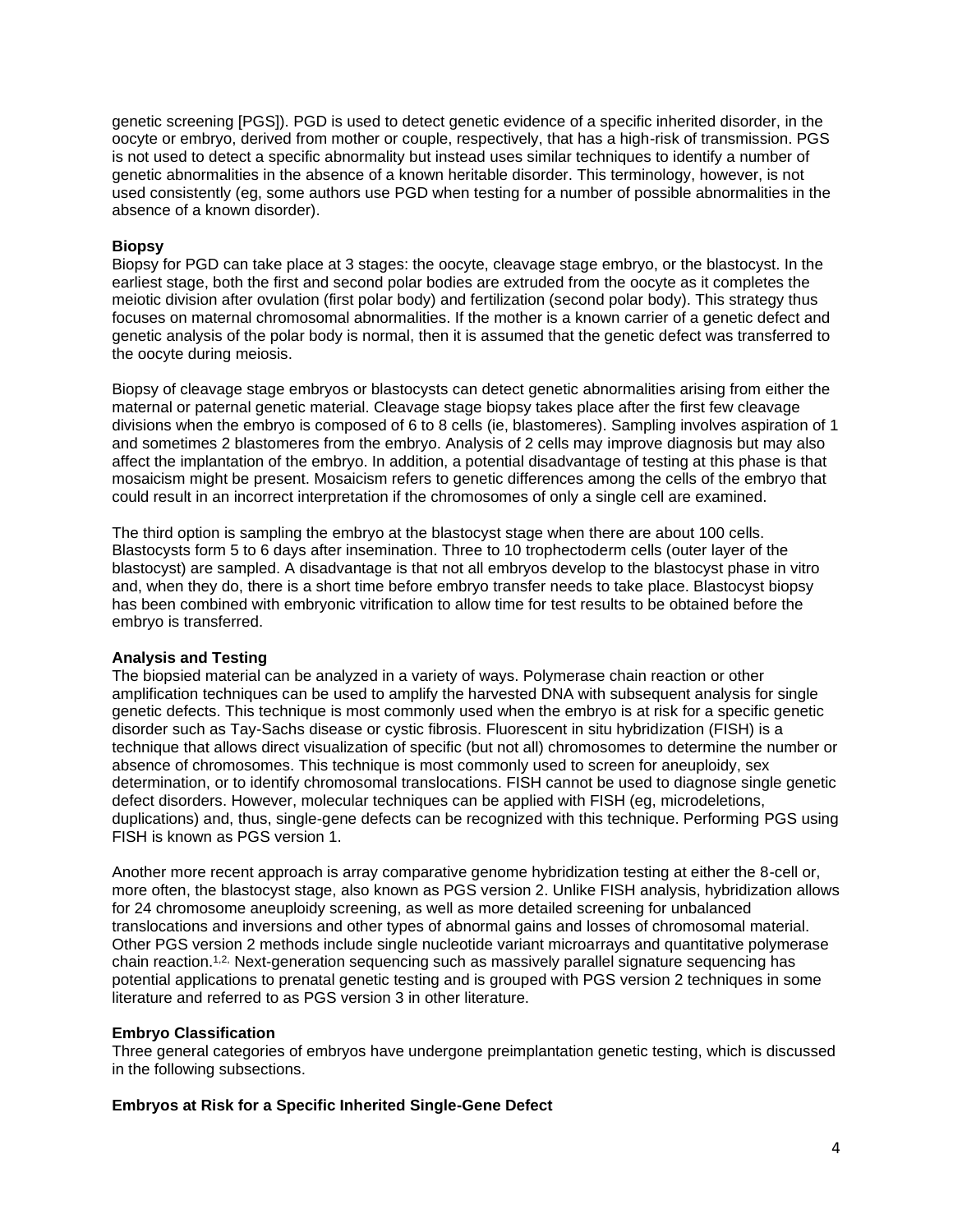Inherited single-gene defects fall into 3 general categories: autosomal recessive, autosomal dominant, and X-linked. When either the mother or father is a known carrier of a genetic defect, embryos can undergo PGD to deselect embryos harboring the defective gene. Sex selection of a female embryo is another strategy when the mother is a known carrier of an X-linked disorder for which there is no specific molecular diagnosis. The most common example is female carriers of fragile X syndrome. In this scenario, PGD is used to deselect male embryos, half of which would be affected. PGD could also be used to deselect affected male embryos. While there is a growing list of single-gene defects for which molecular diagnosis is possible, the most common indications include cystic fibrosis, β-thalassemia, muscular dystrophy, Huntington disease, hemophilia, and fragile X disease. It should be noted that when PGD is used to deselect affected embryos, the treated couple is not technically infertile but is undergoing an assisted reproductive procedure for the sole purpose of PGD. In this setting, PGD may be considered an alternative to selective termination of an established pregnancy after diagnosis by amniocentesis or chorionic villus sampling.

#### **Embryos at a Higher Risk of Translocations**

Balanced translocations occur in 0.2% of the neonatal population but at a higher rate in infertile couples or those with recurrent spontaneous abortions. PGD can be used to deselect embryos carrying the translocations, thus leading to an increase in fecundity or a decrease in the rate of spontaneous abortion.

#### **Identification of Aneuploid Embryos**

Implantation failure of fertilized embryos is common in assisted reproductive procedures; aneuploidy of embryos is thought to contribute to implantation failure and may also be the cause of recurrent spontaneous abortion. The prevalence of aneuploid oocytes increases in older women. These agerelated aneuploidies are mainly due to nondisjunction of chromosomes during maternal meiosis. Therefore, PGS has been explored as a technique to deselect aneuploid oocytes in older women and is also known as PGD for aneuploidy screening. FISH analysis of extruded polar bodies from the oocyte or no blastomeres at day 3 of embryo development was initially used to detect aneuploidy (PGS version 1). A limitation of FISH is that analysis is restricted to a number of proteins. More recently, newer PGS methods have been developed (PGS version 2). These methods allow for all chromosomes analysis with genetic platforms including array comparative genomic hybridization and single nucleotide variant chain reaction analysis. Moreover, in addition to older women, PGS has been proposed for women with repeated implantation failures.

### **Summary**

#### **Description**

Preimplantation genetic testing involves analysis of biopsied cells as part of an assisted reproductive procedure. It is generally considered to be divided into 2 categories. Preimplantation genetic diagnosis is used to detect a specific inherited disorder in conjunction with in vitro fertilization (IVF) and aim to prevent the birth of affected children to couples at high-risk of transmitting a disorder. Preimplantation genetic screening may also involve testing for potential genetic abnormalities in conjunction with IVF for couples without a specific known inherited disorder.

#### **Summary of Evidence**

For individuals who have an identified elevated risk of a genetic disorder undergoing IVF who receive preimplantation genetic diagnosis, the evidence includes observational studies and systematic reviews. Relevant outcomes are health status measures and treatment-related morbidity. Data from observational studies and systematic reviews have suggested that preimplantation genetic diagnosis is associated with the birth of unaffected fetuses when performed for detection of single genetic defects and is associated with a decrease in spontaneous abortions for patients with structural chromosomal abnormalities. Moreover, preimplantation genetic diagnosis performed for single-gene defects does not appear to be associated with an increased risk of obstetric complications. The evidence is sufficient to determine that the technology results in a meaningful improvement in the net health outcome.

For individuals who have no identified elevated risk of a genetic disorder undergoing IVF who receive preimplantation genetic screening (PGS), the evidence includes randomized controlled trials (RCTs) and meta-analyses. Relevant outcomes are health status measures and treatment-related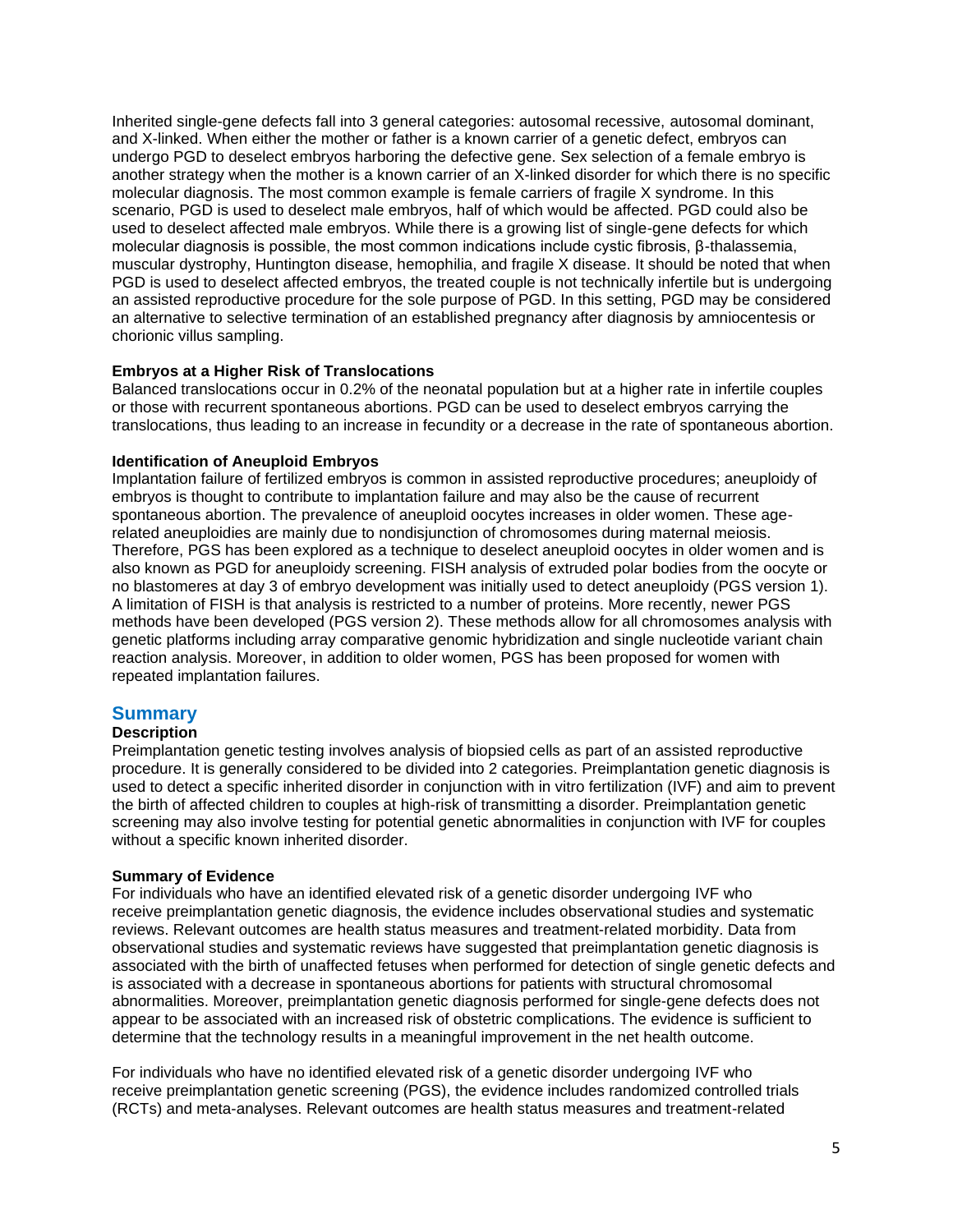morbidity. RCTs and meta-analyses of RCTs on initial PGS methods (eg, fluorescent in situ hybridization) have found lower or similar ongoing pregnancy and live birth rates compared with IVF without PGS. There are fewer RCTs on newer PGS methods, and findings are mixed. Meta-analyses of RCTs have found higher implantation rates with PGS than with standard care but improvements in other outcomes are inconsistent. Well-conducted RCTs evaluating PGS in the various target populations (eg, women of advanced maternal age, women with recurrent pregnancy loss) are needed before conclusions can be drawn about the impact on the net health benefit. The evidence is insufficient to determine the effects of the technology on health outcomes.

#### **Date Action** 9/2021 Annual policy review. Description, summary, and references updated. Policy statements unchanged. 10/2020 Prior authorization is not required for Medicare Advantage. Effective 10/23/2020. 10/2020 Annual policy review. Description, summary, and references updated. Policy statements unchanged. 5/2020 Added overview of covered services section to policy. Policy statements unchanged. 5/1/2020. 10/2019 Annual policy review. Description, summary, and references updated. Policy statements unchanged. 6/2019 Terminology clarified: Preimplantation genetic screening (PGS) changed to preimplantation genetic testing for aneuploidies (PGT-A); Preimplantation genetic diagnosis (PGD) changed to preimplantation genetic testing for monogenic/single gene diseases (PGT-M) and defined coverage criteria for preimplantation genetic testing for structural rearrangements (PGT-SR). 10/2018 Annual policy review. Description, summary, and references updated. Policy statements unchanged. 3/2017 Policy statements clarified. 10/2016 Annual policy review. New references added 1/2016 Clarified medical necessity criteria. 11/2015 Clarified medical necessity criteria. 8/2015 Annual policy review. New references added 9/2015 Revised medical necessity language to include IVF for PGT-M and a list of covered diagnoses. Clarified language in investigational statements. Effective 9/1/2015. 9/2014 Annual policy review. New references added 1/2014 Annual policy review. Medically necessary statement clarified. Effective 1/1/2014. 9/2013 New investigational indications described. Effective 9/1/2013. 2/2013 Annual policy review. No change in medical policy statement. Effective 2/4/2013. 11/2011- 4/2012 Medical policy ICD 10 remediation: Formatting, editing and coding updates. No changes to policy statements. 9/2011 Reviewed - Medical Policy Group - Urology and Obstetrics/Gynecology. No changes to policy statements. 12/15/2010 | Updated to add infertility treatment for a member with recurrent pregnancy loss in accordance with Massachusetts law (M.G.L.c. 175, section 47H and 211 C.M.R 37.09**).** Effective December 15, 2010. 11/2009 Annual policy review. Changes to policy statements. 10/2009 Reviewed - Medical Policy Group - Urology and Obstetrics/Gynecology. No changes to policy statements. 10/2009 Revised to include benefit coverage information in the header section of the document that addresses infertility services when a healthy female member is age 35 or older and has not been able to conceive after a period of six months of actively trying. 3/2009 Annual policy review. No changes to policy statements.

## <span id="page-5-0"></span>**Policy History**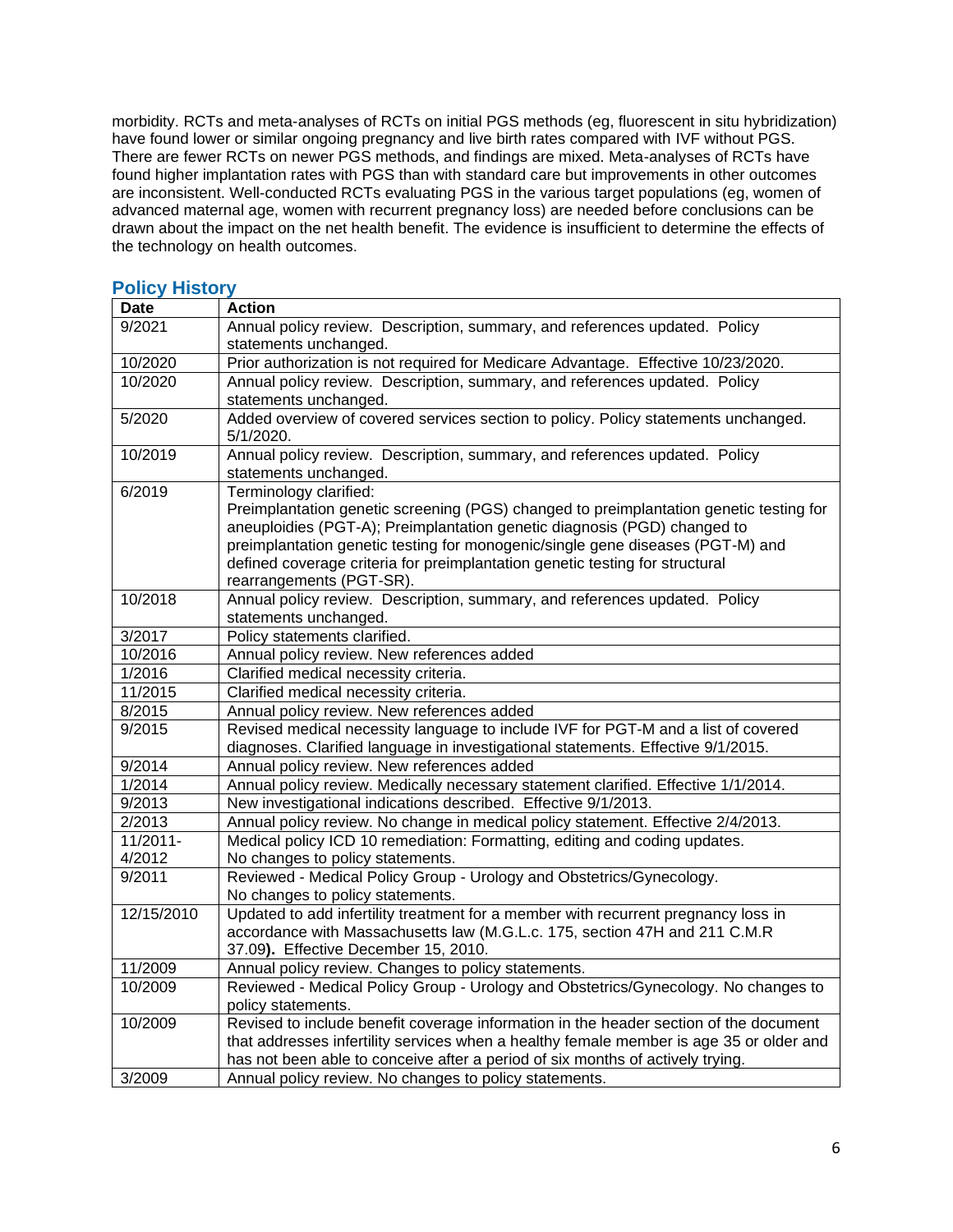| 1/2009  | Updated to remove information regarding requirement of 3 FSH IUI prior to receiving<br>IVF treatment for those that meet the definition of unexplained infertility; this change is<br>effective January 2009 as published in the December '08 Provider Focus. |
|---------|---------------------------------------------------------------------------------------------------------------------------------------------------------------------------------------------------------------------------------------------------------------|
| 11/2008 | Annual policy review. Changes to policy statements.                                                                                                                                                                                                           |
| 10/2008 | Reviewed - Medical Policy Group - Urology and Obstetrics/Gynecology. No changes to<br>policy statements.                                                                                                                                                      |
| 2/2008  | Policy edited with the removal of coverage references for preimplantation genetic<br>diagnosis which is now addressed in a new medical policy document, #088.                                                                                                 |
| 10/2007 | Reviewed - Medical Policy Group - Urology and Obstetrics/Gynecology. No changes to<br>policy statements.                                                                                                                                                      |

# <span id="page-6-0"></span>**[Information Pertaining to All Blue Cross Blue Shield Medical Policies](#page-6-0)**

Click on any of the following terms to access the relevant information:

[Medical Policy Terms of Use](http://www.bluecrossma.org/medical-policies/sites/g/files/csphws2091/files/acquiadam-assets/Medical_Policy_Terms_of_Use_prn.pdf)

[Managed Care Guidelines](http://www.bluecrossma.org/medical-policies/sites/g/files/csphws2091/files/acquiadam-assets/Managed_Care_Guidelines_prn.pdf) [Indemnity/PPO Guidelines](http://www.bluecrossma.org/medical-policies/sites/g/files/csphws2091/files/acquiadam-assets/Indemnity_and_PPO_Guidelines_prn.pdf)

[Clinical Exception Process](http://www.bluecrossma.org/medical-policies/sites/g/files/csphws2091/files/acquiadam-assets/Clinical_Exception_Process_prn.pdf)

<span id="page-6-1"></span>[Medical Technology Assessment Guidelines](http://www.bluecrossma.org/medical-policies/sites/g/files/csphws2091/files/acquiadam-assets/Medical_Technology_Assessment_Guidelines_prn.pdf)

# **References**

- 1. Cornelisse S, Zagers M, Kostova E, et al. Preimplantation genetic testing for aneuploidies (abnormal number of chromosomes) in in vitro fertilisation. Cochrane Database Syst Rev. Sep 08 2020; 9: CD005291. PMID 32898291
- 2. Treff NR, Fedick A, Tao X, et al. Evaluation of targeted next-generation sequencing-based preimplantation genetic diagnosis of monogenic disease. Fertil Steril. Apr 2013; 99(5): 1377-1384.e6. PMID 23312231
- 3. Martin J, Cervero A, Mir P, et al. The impact of next-generation sequencing technology on preimplantation genetic diagnosis and screening. Fertil Steril. Mar 15 2013; 99(4): 1054-61.e3. PMID 23499002
- 4. Iews M, Tan J, Taskin O, et al. Does preimplantation genetic diagnosis improve reproductive outcome in couples with recurrent pregnancy loss owing to structural chromosomal rearrangement? A systematic review. Reprod Biomed Online. Jun 2018; 36(6): 677-685. PMID 29627226
- 5. Hasson J, Limoni D, Malcov M, et al. Obstetric and neonatal outcomes of pregnancies conceived after preimplantation genetic diagnosis: cohort study and meta-analysis. Reprod Biomed Online. Aug 2017; 35(2): 208-218. PMID 28576301
- 6. Kato K, Aoyama N, Kawasaki N, et al. Reproductive outcomes following preimplantation genetic diagnosis using fluorescence in situ hybridization for 52 translocation carrier couples with a history of recurrent pregnancy loss. J Hum Genet. Aug 2016; 61(8): 687-92. PMID 27193217
- 7. Chow JF, Yeung WS, Lee VC, et al. Experience of more than 100 preimplantation genetic diagnosis cycles for monogenetic diseases using whole genome amplification and linkage analysis in a single centre. Hong Kong Med J. Aug 2015; 21(4): 299-303. PMID 26044869
- 8. Scriven PN, Flinter FA, Khalaf Y, et al. Benefits and drawbacks of preimplantation genetic diagnosis (PGD) for reciprocal translocations: lessons from a prospective cohort study. Eur J Hum Genet. Oct 2013; 21(10): 1035-41. PMID 23386032
- 9. Keymolen K, Staessen C, Verpoest W, et al. Preimplantation genetic diagnosis in female and male carriers of reciprocal translocations: clinical outcome until delivery of 312 cycles. Eur J Hum Genet. Apr 2012; 20(4): 376-80. PMID 22071893
- 10. Strom CM, Strom S, Levine E, et al. Obstetric outcomes in 102 pregnancies after preimplantation genetic diagnosis. Am J Obstet Gynecol. Jun 2000; 182(6): 1629-32. PMID 10871489
- 11. Dahdouh EM, Balayla J, Garcia-Velasco JA. Impact of blastocyst biopsy and comprehensive chromosome screening technology on preimplantation genetic screening: a systematic review of randomized controlled trials. Reprod Biomed Online. Mar 2015; 30(3): 281-9. PMID 25599824
- 12. Dahdouh EM, Balayla J, Garcia-Velasco JA. Comprehensive chromosome screening improves embryo selection: a meta-analysis. Fertil Steril. Dec 2015; 104(6): 1503-12. PMID 26385405